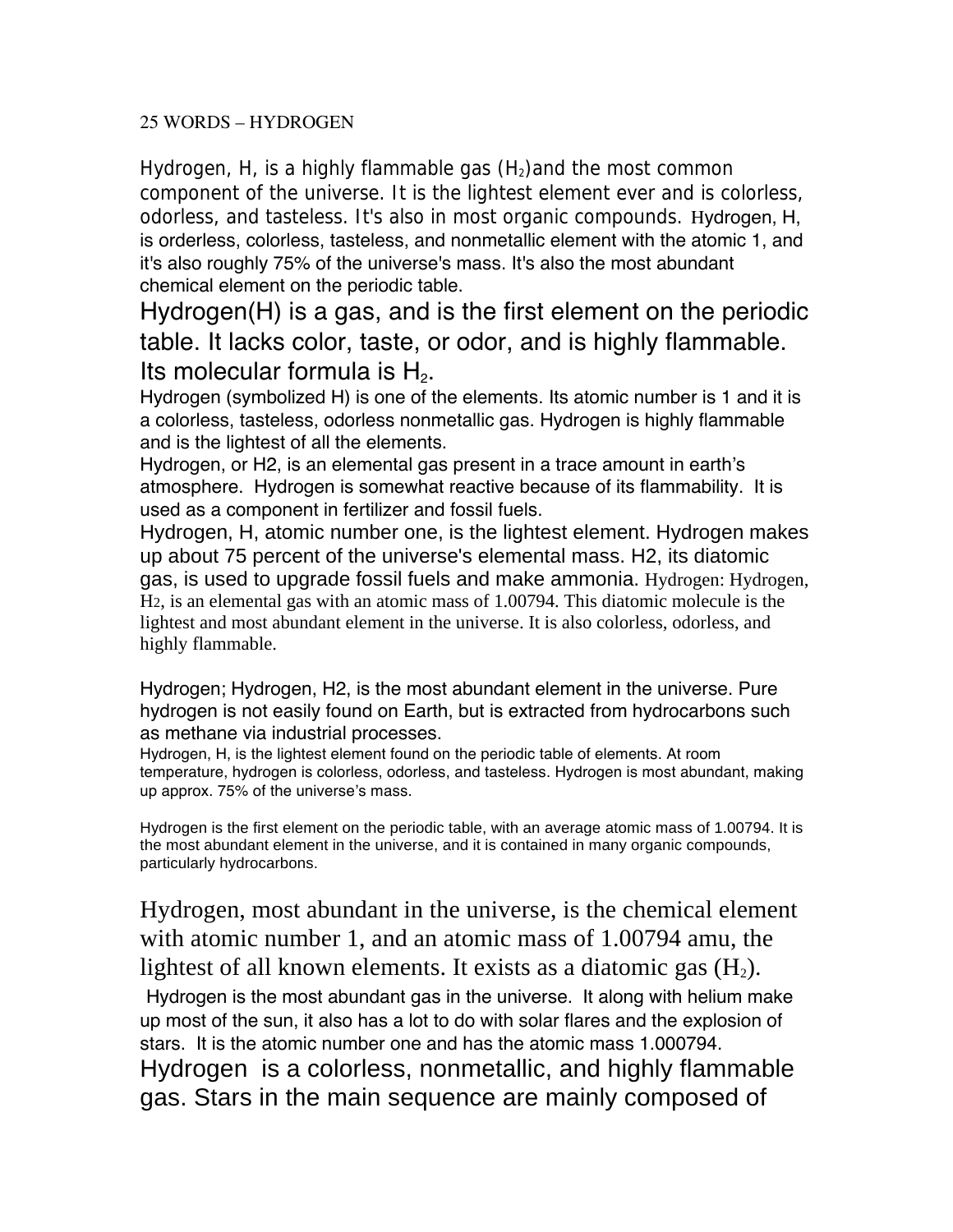hydrogen in its plasma state although elemental hydrogen is quite rare on Earth.

Hydrogen;H, at standard room temperature hydrogen is a colorless, odorless,tasteless, and highly flammable gas. Hydrogen is the most abundant chemical element,constituting roughly 75% of the universe's elemental mass.

Hydrogen;H; The element hydrogen makes up most of the universe and powers our stars but it is rare on Earth and must be made from fossil fuels.

Hydrogen is the lightest gas and element and is the most abundant in the universe. It is estimated that 90% of the visible universe is composed of hydrogen.

 Hydrogen have only one electron. Hydrogen is the main element in the plasma state of stars in the main sequence. It is the most abundant of all elements and have many characteristics. Hydrogen is a chemical element that is gaseous in room temperature. Hydrogen is odorless, tasteless, colorless, and highly flammable. When burning on air, it forms water.

Hydrogen is known to be the first element in the periodic table of elements. It has one proton in its nucleus and one outter electron. It is a very light gas and also flammable.

Hydrogen, H, is the lightest of all gases and the most abundant element in the universe. It has an atomic number of 1 and an atomic weight of 1.00794.

Hydrogen, H2, is the first and lightest element on the periodic table. Hydrogen accounts for most of the universe, and is what stars are mostly composed of.--

 Hydrogen is a highly reactive colorless gas and the most abundant in the universe. It is used in the production of ammonia. Its atomic symbol is H and its atomic number is one.

 Hydrogen; Hydrogen, H, is a chemical element with atomic number 1. At standard temperature and pressure, hydrogen is a colorless, odorless, nonmetallic, tasteless, highly flammable diatomic gas with the molecular formula  $H<sub>2</sub>$ .

Hydrogen; Hydrogen is the most abundant out of the chemical elements. For example, stars in the main sequence are mostly composed of hydrogen when in its plasma state. It is also very combustible in air.

Hydrogen is one of the most importent elements on our planet earth. Hydrogen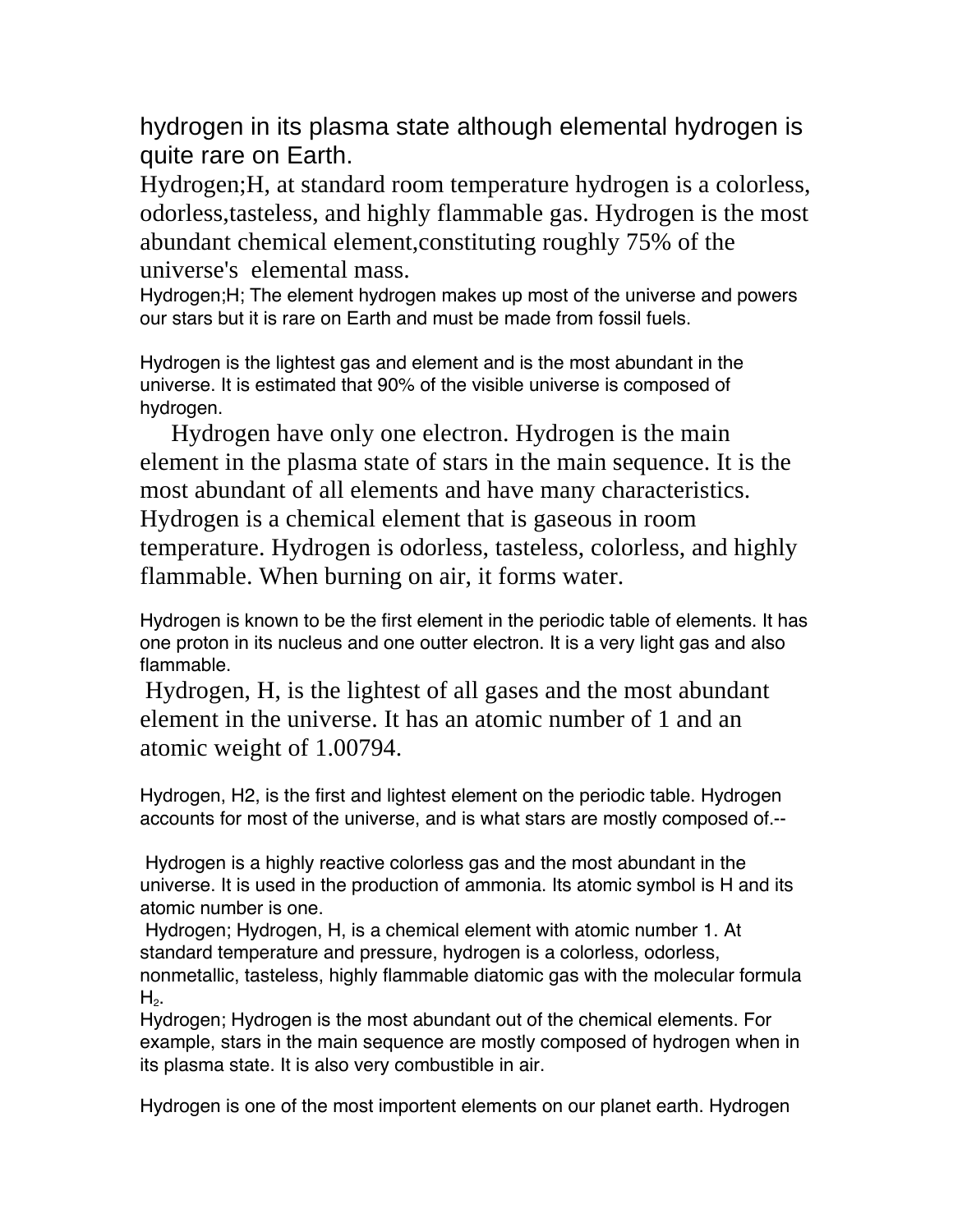can make a very essential molecule called water once the hydrogen has a covalent bond with oxygen.

Hydrogen is the first element on the periodic table. It is also the most abundant element in the universe; stars in the main sequence have hydrogen in plasma form.

Hydrogen is a chemical element. It is represented by a symbol H and with atomic number 1. Hydrogen is colorless, odorless, nonmetallic tasteless under a standard temperature and pressure.

Hydrogen is the first element in the periodic table, containing only one proton, one electron, and no neutron. It is the most abundance element in the universe. Hydrogen is the chemical element with atomic number 1. It is the most abundant element in the universe, consisting of about 75% of its elemental mass, although it is relatively rare on the Earth

Hydrogen: a chemical element with atomic number 1 and symbol H. It is a colorless, odorless, nonmetallic, tasteless, highly flammable diatomic gas with the molecular formula H2. It has an atomic mass of 1.00794.

Hydrogen is the most abundant element in the universe and it has an atomic number of 1 . Hydrogen has a molar mass of 1 and it's molecular formula is H2. Hydrogen, H, is the lightest element with the atomic number 1. It is a colorless, odorless, tasteless, and highly flammable gas with the molecular formula H2. Hydrogen, H, is the most abundant of the chemical elements constituting roughly 75% of the universe's elemental mass. It is a non-metal with the atomic number 1.

 Each atom of hydrogen has only one proton. Stars are mostly made of hydrogen. An example would be the sun. Hydrogen gas is lighter than air and has the highest energy content for fuel by weight.

Hydrogen,  $H_2$ , is a colorless, odorless, and highly flammable gas that is abundant. Hydrogen has many applications and great potential as a clean fuel as it is used for hydrogen-fueled vehicles.

Hydrogen, H, is a colorless, odorless, nonmetallic, tasteless, highly flammable gas. It has an atomic mass of 1.00794 amu, which makes hydrogen the lightest element on the periodic table.

Hydrogen, H, was named by Laviosier and is the most abundant element on the periodic table. Hydrogen has 3 isotopes named Protium, Deuterium, and Tritium. Hydrogen is the most important element on earth, which consist

in radiation energy for light, H2 gas on air, and energy sources, etc. H2 has a constantly temperature and normal element.

Hydrogen, H, is the most abundant element making up about three-quarters of the universe. It is flammable, colorless, and odorless. It is rare to find natural hydrogen on earth but it can be attained in other ways

Hydrogen is the chemical element with atomic number 1. It is represented by the